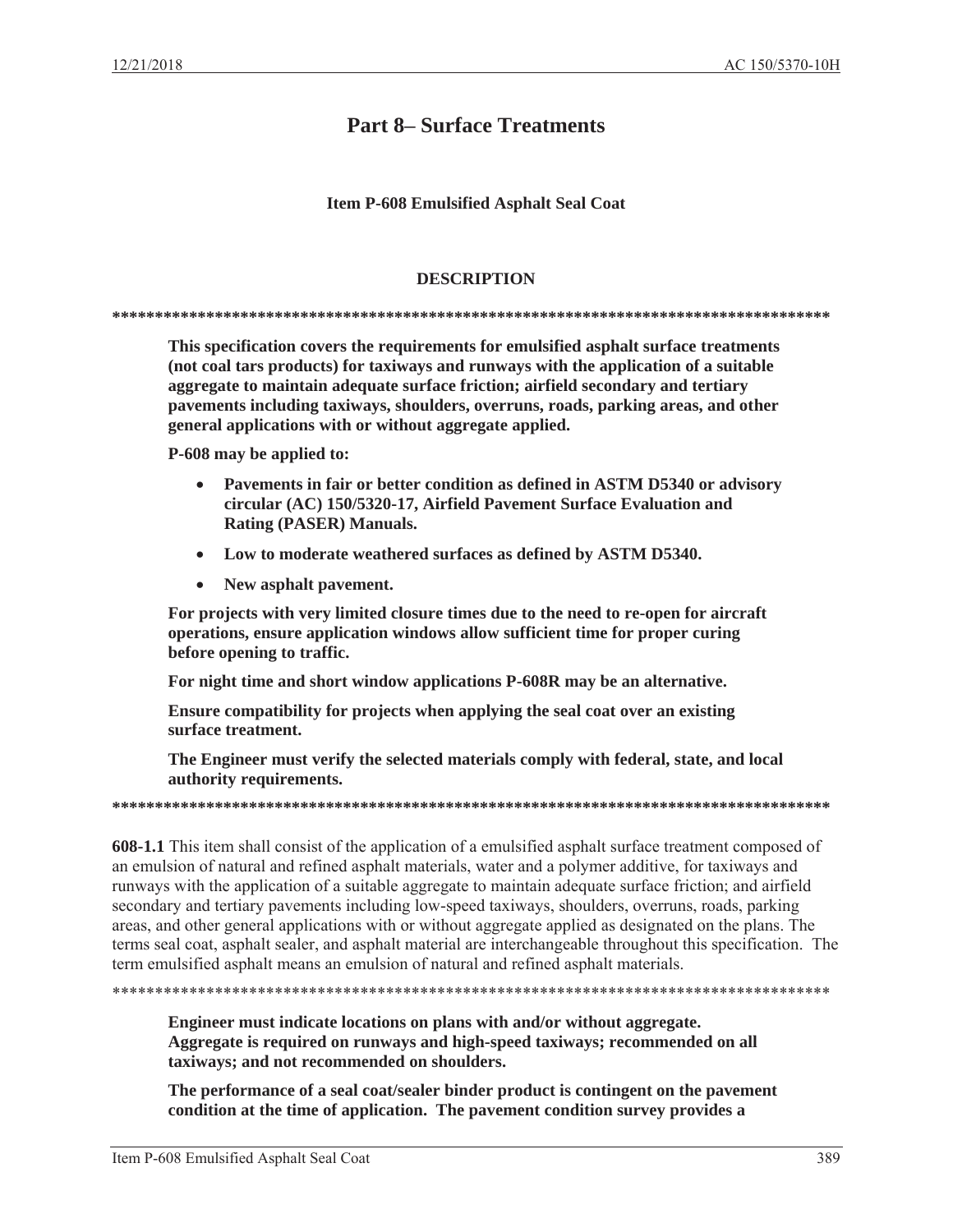**measure of the pavement condition by analyzing the type, amount, and severity of the distresses, and by determining the pavement condition index (PCI) in accordance with AC 150/5380-7, Airport Pavement Management Program (PMP), and ASTM D5340. A typical asphalt pavement candidate is one with a structural condition index (SCI) deduct value of less than 10 and a PCI greater than 60.** 

**\*\*\*\*\*\*\*\*\*\*\*\*\*\*\*\*\*\*\*\*\*\*\*\*\*\*\*\*\*\*\*\*\*\*\*\*\*\*\*\*\*\*\*\*\*\*\*\*\*\*\*\*\*\*\*\*\*\*\*\*\*\*\*\*\*\*\*\*\*\*\*\*\*\*\*\*\*\*\*\*\*\*\*\*** 

#### **MATERIALS**

**608-2.1 Aggregate.** The aggregate material shall be a dry, clean, dust and dirt free, sound, durable, angular shaped manufactured specialty sand, such as that used as an abrasive, with a Mohs hardness of 6 to 8. The Contractor shall submit the specialty sand manufacturer's technical data and a manufacturer's Certificate of Analysis (COA) indicating that the specialty sand meets the requirements of the specification to the RPR prior to start of construction. The sand must be approved for use by the RPR and shall meet the following gradation limits when tested in accordance with ASTM C136 and ASTM C117:

| <b>Sieve Designation (square)</b><br>openings) | <b>Individual Percentage Retained</b><br>by Weight |
|------------------------------------------------|----------------------------------------------------|
| No. $10(2.00 \text{ mm})$                      |                                                    |
| No. 14 (1.41 mm)                               | $0 - 4$                                            |
| No. $16(1.18 \text{ mm})$                      | $0 - 8$                                            |
| No. $20(850 \,\mathrm{\upmu m})$               | $0 - 35$                                           |
| No. 30 (600 $\mu$ m)                           | $20 - 50$                                          |
| No. 40 $(425 \mu m)$                           | $10 - 45$                                          |
| No. $50(300 \,\mu m)$                          | $0 - 20$                                           |
| No. 70 $(212 \mu m)$                           | $0 - 5$                                            |
| No. $100(150 \mu m)$                           | $0 - 2$                                            |
| No. 200 $(75 \mu m)$                           | $0 - 2$                                            |

## **Aggregate Material Gradation Requirements1**

1 Locally available sand or abrasive material that is slightly outside of the gradation requirements may be approved by the RPR with concurrence by the seal coat manufacturer for the use of locally available sand or abrasive material. The RPR and manufacturer's field representative should verify acceptance during application of Control strips indicated under paragraph 608-3.2.

The Contractor shall provide a certification showing particle size analysis and properties of the material delivered for use on the project. The Contractor's certification may be subject to verification by testing the material delivered for use on the project.

**\*\*\*\*\*\*\*\*\*\*\*\*\*\*\*\*\*\*\*\*\*\*\*\*\*\*\*\*\*\*\*\*\*\*\*\*\*\*\*\*\*\*\*\*\*\*\*\*\*\*\*\*\*\*\*\*\*\*\*\*\*\*\*\*\*\*\*\*\*\*\*\*\*\*\*\*\*\*\*\*\*\*\*\*** 

**The gradations in the table represent the limits in determining aggregate suitability for use in the emulsified asphalt surface treatment. The sand gradation used, within the limits designated in the table, shall provide sufficient friction levels to meet or exceed the Maintenance Planning Friction Level in Table 3-2, "Friction Level Classification for Runway Pavement Surfaces" of AC 150/5320-12, Measurement, Construction, and Maintenance of Skid Resistant Airport Pavement Surfaces.** 

**\*\*\*\*\*\*\*\*\*\*\*\*\*\*\*\*\*\*\*\*\*\*\*\*\*\*\*\*\*\*\*\*\*\*\*\*\*\*\*\*\*\*\*\*\*\*\*\*\*\*\*\*\*\*\*\*\*\*\*\*\*\*\*\*\*\*\*\*\*\*\*\*\*\*\*\*\*\*\*\*\*\*\*\***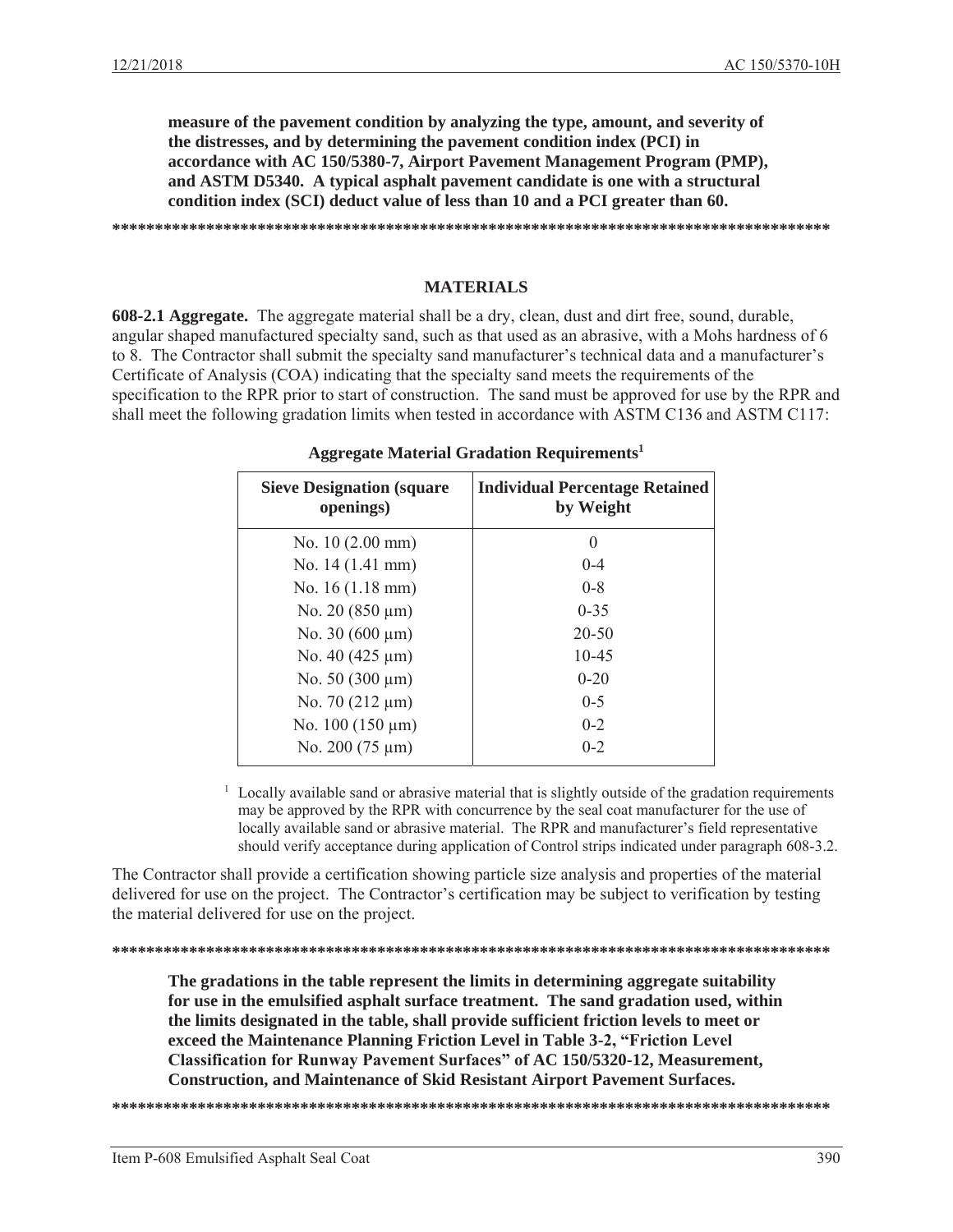**608-2.2 Asphalt Emulsion.** The asphalt emulsion shall meet the properties in the following table:

| <b>Properties</b>                                   | <b>Specification</b>        | <b>Limits</b>      |
|-----------------------------------------------------|-----------------------------|--------------------|
| Viscosity, Saybolt Furol at 77°F<br>$(25^{\circ}C)$ | ASTM D7496                  | $20 - 100$ seconds |
| Residue by Distillation or Evaporation              | ASTM D6997 or<br>ASTM D6934 | 57% minimum        |
| Sieve Test                                          | ASTM D6933                  | $0.1\%$ maximum    |
| 24-hour Stability                                   | ASTM D6930                  | $1\%$ maximum      |
| 5-day Settlement Test                               | ASTM D6930                  | 5.0% maximum       |
| Particle Charge <sup>1</sup>                        | ASTM D7402                  | Positive           |
|                                                     |                             | 6.5 maximum pH     |

**Concentrated Asphalt Emulsion Properties** 

 $\frac{1}{1}$  pH may be used in lieu of the particle charge test which is sometimes inconclusive in slow setting, asphalt emulsions.

The asphalt material base residue shall contain not less than 20% gilsonite, or uintaite and shall not contain any tall oil pitch or coal tar material and shall contain no less than one percent (1%) polymer.

| <b>Properties</b>                         | <b>Specification</b> | Limits           |
|-------------------------------------------|----------------------|------------------|
| Viscosity at $275^{\circ}F(135^{\circ}C)$ | ASTM D4402           | 1750 cts maximum |
| Solubility in 1, 1, 1 trichloroethylene   | ASTM D2042           | 97.5% minimum    |
| Penetration                               | <b>ASTM D5</b>       | 50 dmm maximum   |
| Asphaltenes                               | ASTM D2007           | 15% minimum      |
| <b>Saturates</b>                          | ASTM D2007           | 15% maximum      |
| Polar Compounds                           | ASTM D2007           | 25% minimum      |
| Aromatics                                 | ASTM D2007           | 15% minimum      |

## **Tests on Residue from Distillation or Evaporation**

The asphalt emulsion, when diluted in the volumetric proportion of [ one part concentrated asphalt material to one part hot water ][ two parts concentrated asphalt material to one part hot water ] shall have the following properties:

The Engineer should select the dilution rate(s) for the various treatment area(s) and note the dilution rate per  $area(s)$  on the plans in accordance with paragraph 608-3.1.

Curing time will be impacted by temperature and humidity. Curing time, under recommended application conditions is generally 4-24 hours. Curing times may be extended with high humidity conditions.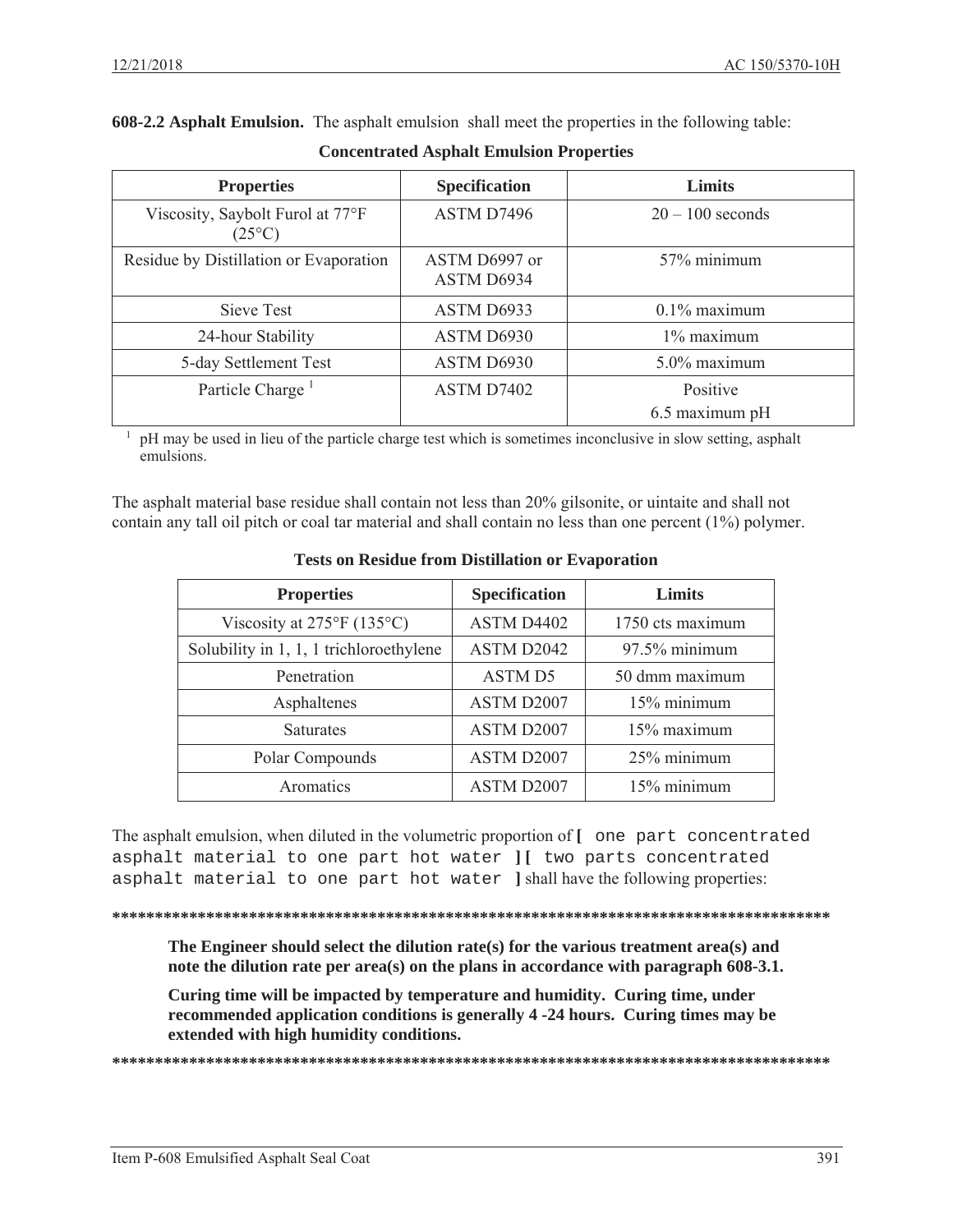| <b>Properties</b>                                                         | <b>Specification</b>        | Limits           |
|---------------------------------------------------------------------------|-----------------------------|------------------|
| In Ready-to-Apply Form, one part concentrate to one part water, by volume |                             |                  |
| Viscosity, Saybolt Furol at $77^{\circ}$ F (25 <sup>o</sup> C)            | ASTM D7496                  | $5 - 50$ seconds |
| Residue by Distillation or Evaporation                                    | ASTM D6997 or<br>ASTM D6934 | $28.5\%$ minimum |
| Pumping Stability <sup>1</sup>                                            |                             | Pass             |

## **One-to-One Dilution Emulsion Properties**

<sup>1</sup> Pumping stability is tested by pumping one pint (475 ml) of seal coat diluted one (1) part concentrate to one (1) part water, at 77°F (25°C), through a 1/4-inch (6 mm) gear pump operating 1750 rpm for 10 minutes with no significant separation or coagulation.

| <b>Properties</b>                                                          | <b>Specification</b>        | Limits           |
|----------------------------------------------------------------------------|-----------------------------|------------------|
| In Ready-to-Apply Form, two parts concentrate to one part water, by volume |                             |                  |
| Viscosity, Saybolt Furol at $77^{\circ}$ F (25 <sup>o</sup> C)             | ASTM D7496                  | $5 - 50$ seconds |
| Residue by Distillation or Evaporation                                     | ASTM D6997 or<br>ASTM D6934 | 38% minimum      |
| Pumping Stability <sup>1</sup>                                             |                             | Pass             |

## **Two-to-One Dilution Emulsion Properties**

<sup>1</sup> Pumping stability is tested by pumping one pint (475 ml) of seal coat diluted one (1) part concentrate to one (1) part water, at 77°F (25°C), through a 1/4-inch (6 mm) gear pump operating 1750 rpm for 10 minutes with no significant separation or coagulation.

The Contractor shall provide a copy of the manufacturer's Certificate of Analysis (COA) for the emulsified asphalt delivered to the project. If the asphalt emulsion is diluted at other than the manufacturer's facility, the Contractor shall provide a supplemental COA from an independent laboratory verifying the asphalt emulsion properties.

The COA shall be provided to and approved by the RPR before the emulsified asphalt is applied. The furnishing of the vendor's certified test report for the asphalt material shall not be interpreted as a basis for final acceptance. The manufacturer's COA may be subject to verification by testing the material delivered for use on the project.

The asphalt material storage and handling temperature shall be between  $50^{\circ}$ F -  $160^{\circ}$ F ( $10^{\circ}$ C -  $70^{\circ}$ C) and the material shall be protected from freezing, or whenever outside temperature drops below 40°F (4°C) for prolonged time periods.

Contractor shall provide a list of airport pavement projects, exposed to similar climate conditions, where this product has been successfully applied within at least 5 years of the project.

**608-2.3 Water.** Water used in mixing or curing shall be from potable water sources. Other sources shall be tested in accordance with ASTM C1602 prior to use. Water used in making and diluting the emulsion shall be potable, with a maximum hardness of 90ppm calcium and 15ppm magnesium; deleterious iron, sulfates, and phosphates maximum 7ppm, and less than 1ppm of organic byproducts. Water shall be a minimum of 140°F (60°C) prior to adding to emulsion.

**608-2.4 Polymer.** The polymer shall meet the properties in the following table: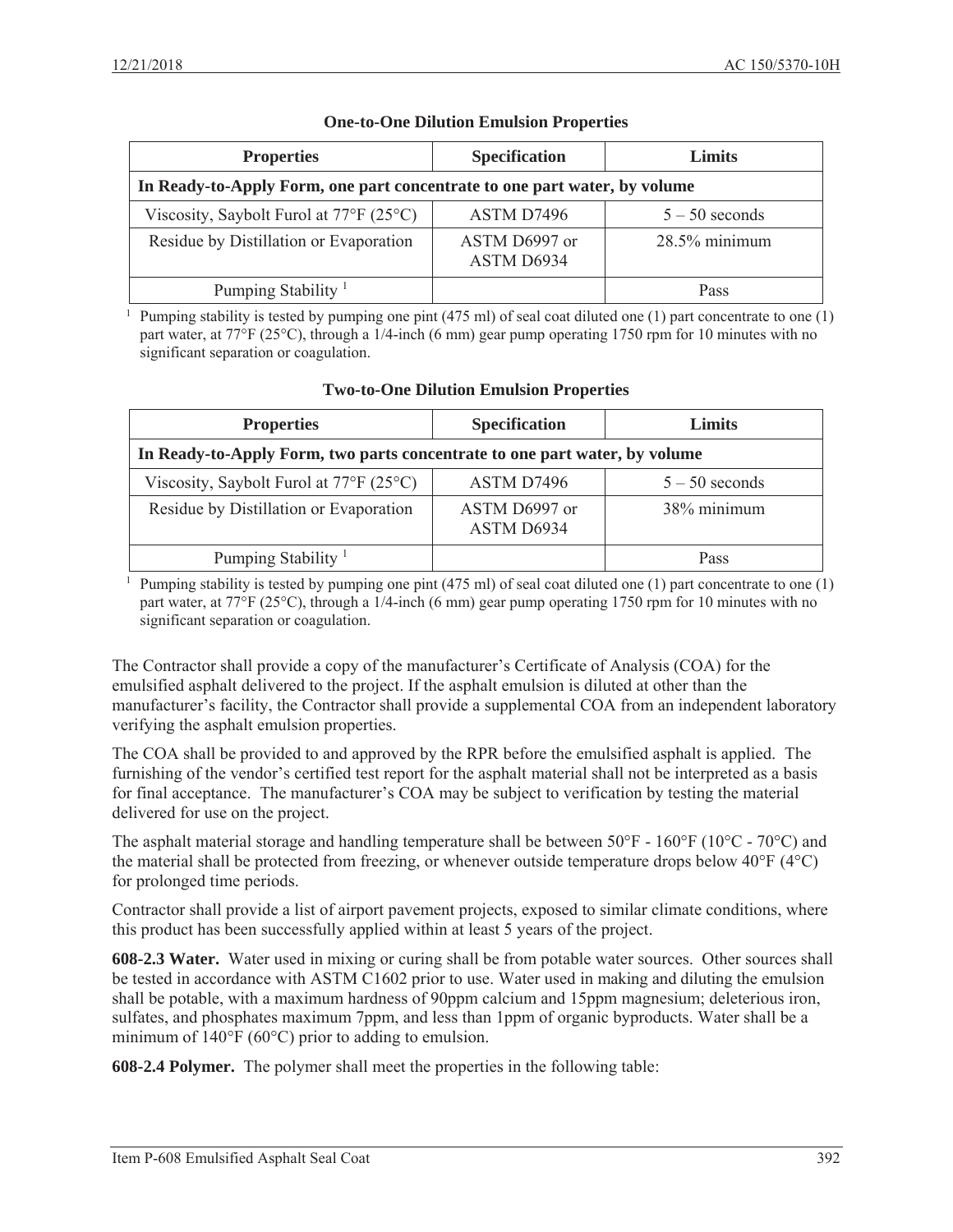| <b>Properties</b>            | Limits                                                          |
|------------------------------|-----------------------------------------------------------------|
| Solids Content               | 47\% to 65\%,                                                   |
|                              | Percent by Weight                                               |
| Weight                       | 8.0 to 9.0 pounds/gallon $(1.07 \text{ to } 1.17 \text{ kg/L})$ |
| pH                           | 3.0 to 8.0                                                      |
| Particle Charge              | Nonionic/Cationic                                               |
| Mechanical Stability         | Excellent                                                       |
| Film Forming Temperature, °C | $+5^{\circ}$ C, minimum                                         |
| Tg, $^{\circ}C$              | $22^{\circ}$ C, maximum                                         |

## **Polymer Properties**

The manufacturer shall provide a copy of the Certificate of Analysis (COA) for the polymer used in the seal coat; and the Contractor shall include the COA with the emulsified asphalt COA when submitting to the RPR.

**608-2.5 Seal Coat with Aggregate.** The Contractor shall submit friction test data from no less than one of the airport projects identified under 608-2.2. The test data must be from the same project and include technical details on application rates, aggregate rates, and point of contact at the airport to confirm use and success of sealer with aggregate.

Friction test data in accordance with AC 150/5320-12, at 40 or 60 mph (65 or 95 km/h) wet, must include as a minimum; the friction value prior to sealant application; two values, between 24 and 96 hours after application, with a minimum of 24 hours between tests; and one value between 180 days and 360 days after the application. The results of the tests between 24 and 96 hours shall indicate friction is increasing at a rate to obtain similar friction value of the pavement surface prior to application, and the long-term test shall indicate no apparent adverse effect with time relative to friction values and existing pavement surface.

Seal coat material submittal without required friction performance will not be approved. Friction tests performed on this project cannot be used as a substitute of this requirement.

# **COMPOSITION AND APPLICATION RATE**

**608-3.1 Application Rate.** The approximate amounts of materials per square yard (square meter) for the asphalt surface treatment shall be as provided in the table for the treatment area(s) at the specified dilution rate(s) as noted on the plans. The actual application rates will vary within the range specified to suit field conditions and will be recommended by the manufacturer's representative and approved by the RPR from the test area/sections evaluation.

| <b>Dilution</b><br>Rate | <b>Quantity of Emulsion</b><br>$gal/yd^2$ (l/m <sup>2</sup> ) | <b>Quantity of Aggregate</b><br>$lb/yd^2$ (kg/m <sup>2</sup> ) |
|-------------------------|---------------------------------------------------------------|----------------------------------------------------------------|
| 1:1                     | $0.10 - 0.17$<br>$(0.45 - 0.77)$                              | $0.20 - 0.50$<br>$(0.11 - 0.27)$ ]                             |
| 2:1                     | $0.08 - 0.17$<br>$(0.36 - 0.77)$                              | $0.20 - 0.50$<br>$(0.11 - 0.27)$ ]                             |

## **Application Rate**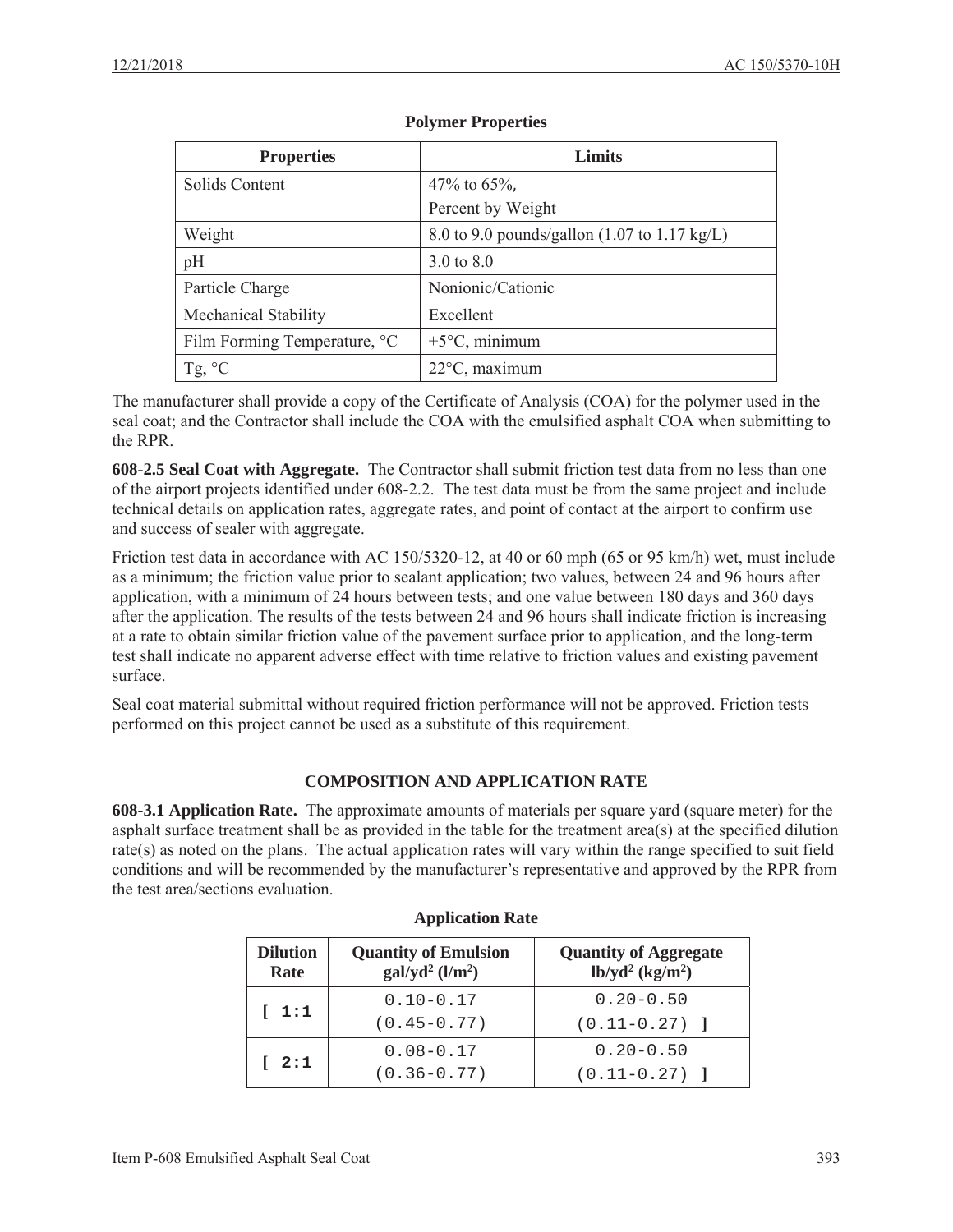#### 

The quantities of material shown in the table above cover an average range of conditions. The quantity of sand, the dilution rate of the emulsified asphalt and its rate of spread should take into consideration local conditions and experience. The Engineer should select the dilution rate(s) reflecting the local condition of the pavement such as surface texture, porosity, and age of the asphalt pavement to be sealed.

A dilution rate of one (1) part emulsified asphalt to one (1) part water is recommended for most applications. A dilution rate of two (2) parts emulsified asphalt to one (1) part water is recommended for grooved, rough or course surfaces, or where the pavement is highly oxidized or badly cracked.

608-3.2 Control areas and control strips. Prior to full application, the control strip must be accepted by the RPR. The surface preparation, personnel, equipment, and method of operation used on the test area(s) and control strip(s) shall be the same as used on the remainder of the work.

A qualified manufacturer's representative shall be present in the field to assist the Contractor in applying control areas and/or control strips to determine the appropriate application rate of both emulsion and aggregate to be approved by the RPR.

A test area(s) and control strip(s) shall be applied for each differing asphalt payement surface identified in the project. The test area(s) and control strip(s) shall be used to determine the material application rate(s) of both emulsion and sand prior to full production.

a. For taxiway, taxilane and apron surfaces. Prior to full application, the Contractor shall place test areas at varying application rates as recommended by the Contractor's manufacturer's representative to determine appropriate application rate(s). The test areas will be located on representative section(s) of the pavement to receive the asphalt surface treatment designated by the RPR.

**b. For runway and high-speed exit taxiway surfaces.** Prior to full application, the Contractor shall place a series of control strips a minimum of 300 feet (90 m) long by 12 feet (3.6 m) wide, or width of anticipated application, whichever is greater, at varying application rates as recommended by the manufacturer's representative and acceptable to the RPR to determine appropriate application rate(s). The control strips should be separated by a minimum of 200 feet between control strips. The area to be tested will be located on a representative section of the payement to receive the asphalt surface treatment designated by the RPR. The control strips should be placed under similar field conditions as anticipated for the actual application. The skid resistance of the existing pavement shall be determined for each control strip with a continuous friction measuring equipment (CFME). The skid resistance of existing payement can be immediately adjacent to the control strip or at the same location as the control strip if testing prior to application. The Contractor may begin testing the skid resistance of runway and highspeed exit taxiway control strips after application of the asphalt surface treatment has fully cured, generally 8 to 36 hours after application of the control strips depending on site and environmental conditions. Aircraft shall not be permitted on the runway or high speed exit taxiway control strips until such time as the Contractor validates that its surface friction meets the maintenance planning friction levels in AC 150/5320-12, Table 3-2 when tested at speeds of 40 and 60 mph (65 and 95 km/h) wet with approved CFME.

If the control strip should prove to be unsatisfactory, necessary adjustments to the application rate, placement operations, and equipment shall be made. Additional control strips shall be placed and additional skid resistance tests performed and evaluated. Full production shall not begin without the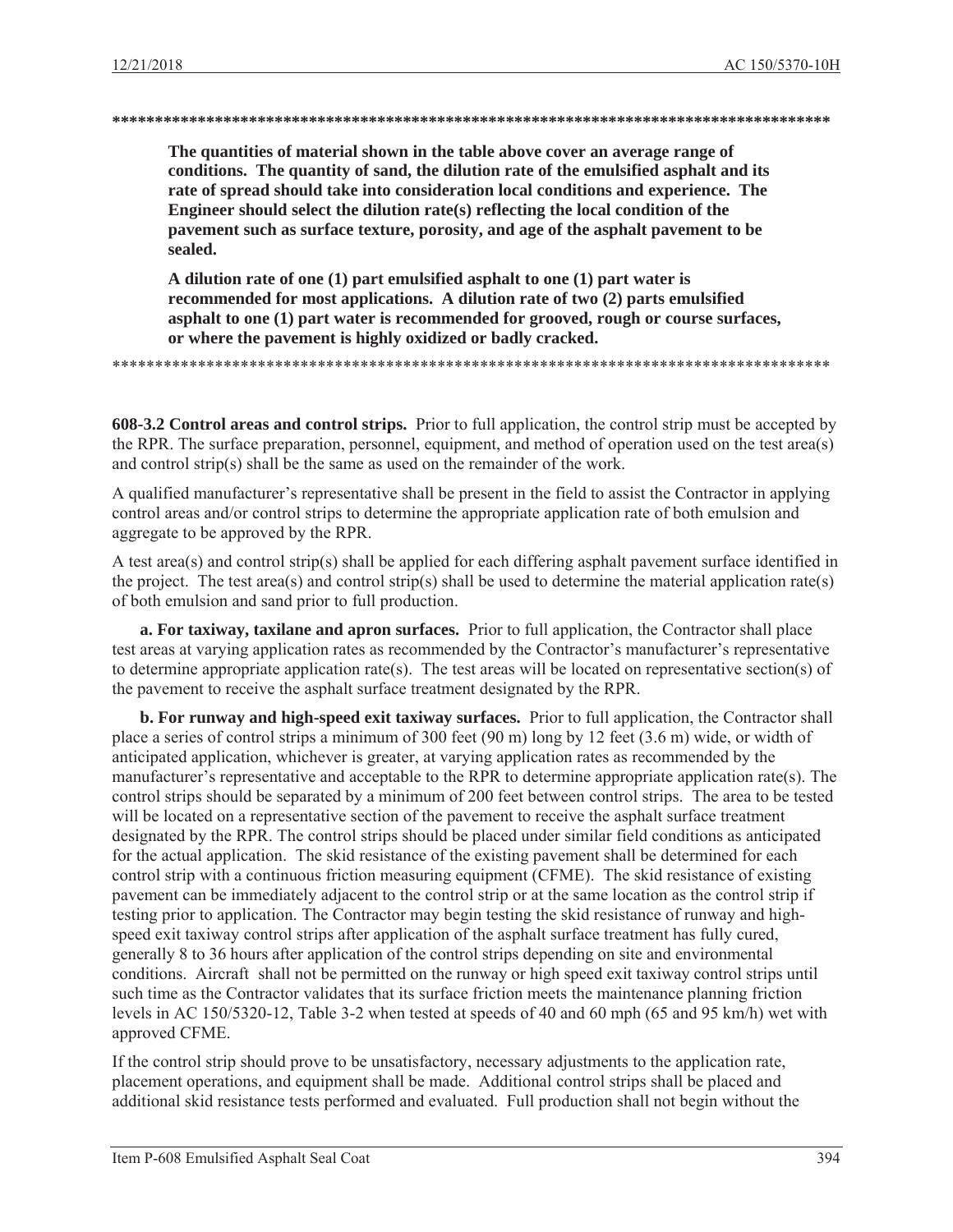RPR's approval of an appropriate application rate(s). Acceptable control strips shall be paid for in accordance with paragraph 608-8.1.

#### 

For projects calling for application of the asphalt surface treatment on runway and high-speed exit taxiway, the Engineer shall document skid resistance in accordance with AC 150/5320-12, Measurement, Construction, and Maintenance of Skid-**Resistant Airport Pavement Surfaces, prior to full application.** 

The test areas/sections afford the Contractor and the Engineer an opportunity to determine the quality of the mixture in place as well as the performance of the equipment.

Climate/weather conditions may significantly affect cure time, i.e., the time necessary to achieve acceptable friction results.

If operational conditions preclude placement of a control strip on the pavement to be seal coated, it may be applied on a pavement with similar surface texture.

## **CONSTRUCTION METHODS**

608-4.1 Worker safety. The Contractor shall obtain a Safety Data Sheet (SDS) for both the asphalt emulsion product and sand and require workmen to follow the manufacturer's recommended safety precautions.

608-4.2 Weather limitations. The asphalt emulsion shall be applied only when the existing pavement surface is dry and when the weather is not foggy, rainy, or when the wind velocity will prevent the uniform application of the material. No material shall be applied in strong winds that interfere with the uniform application of the material(s), or when dust or sand is blowing or when rain is anticipated within eight (8) hours of application completion. The atmospheric temperature and the pavement surface temperature shall both be at, or above  $60^{\circ}F(16^{\circ}C)$  and rising. Seal coat shall not be applied when pavement temperatures are expected to exceed 130°F within the subsequent 72 hours if traffic will be opened on payement within those 72 hours. During application, account for wind drift. Cover existing buildings, structures, runway edge lights, taxiway edge lights, informational signs, retro-reflective marking and in-pavement duct markers as necessary to protect against overspray before applying the emulsion. Should emulsion get on any light or marker fixture, promptly clean the fixture. If cleaning is not satisfactory to the RPR, the Contractor shall replace any light, sign or marker with equivalent equipment at no cost to the Owner.

**608-4.3 Equipment and tools.** The Contractor shall furnish all equipment, tools, and machinery necessary for the performance of the work.

**a. Pressure distributor.** The emulsion shall be applied with a manufacturer-approved computer ratecontrolled asphalt distributor. The equipment shall be in good working order and contain no contaminants or diluents in the tank. Spray bar tips must be clean, free of burrs, and of a size to maintain an even distribution of the emulsion. Any type of tip or pressure source is suitable that will maintain predetermined flow rates and constant pressure during the application process with application speeds under eight  $(8)$  miles per hour  $(13 \text{ km per hour})$  or seven hundred  $(700)$  feet per minute  $(213 \text{ m per})$ minute). The equipment will be tested under pressure for leaks and to ensure proper set-up before use. The Contractor will provide verification of truck set-up (via a test-shot area), including but not limited to, nozzle tip size appropriate for application per nozzle manufacturer, spray-bar height and pressure and pump speed appropriate for the viscosity and temperature of sealer material, evidence of triple-overlap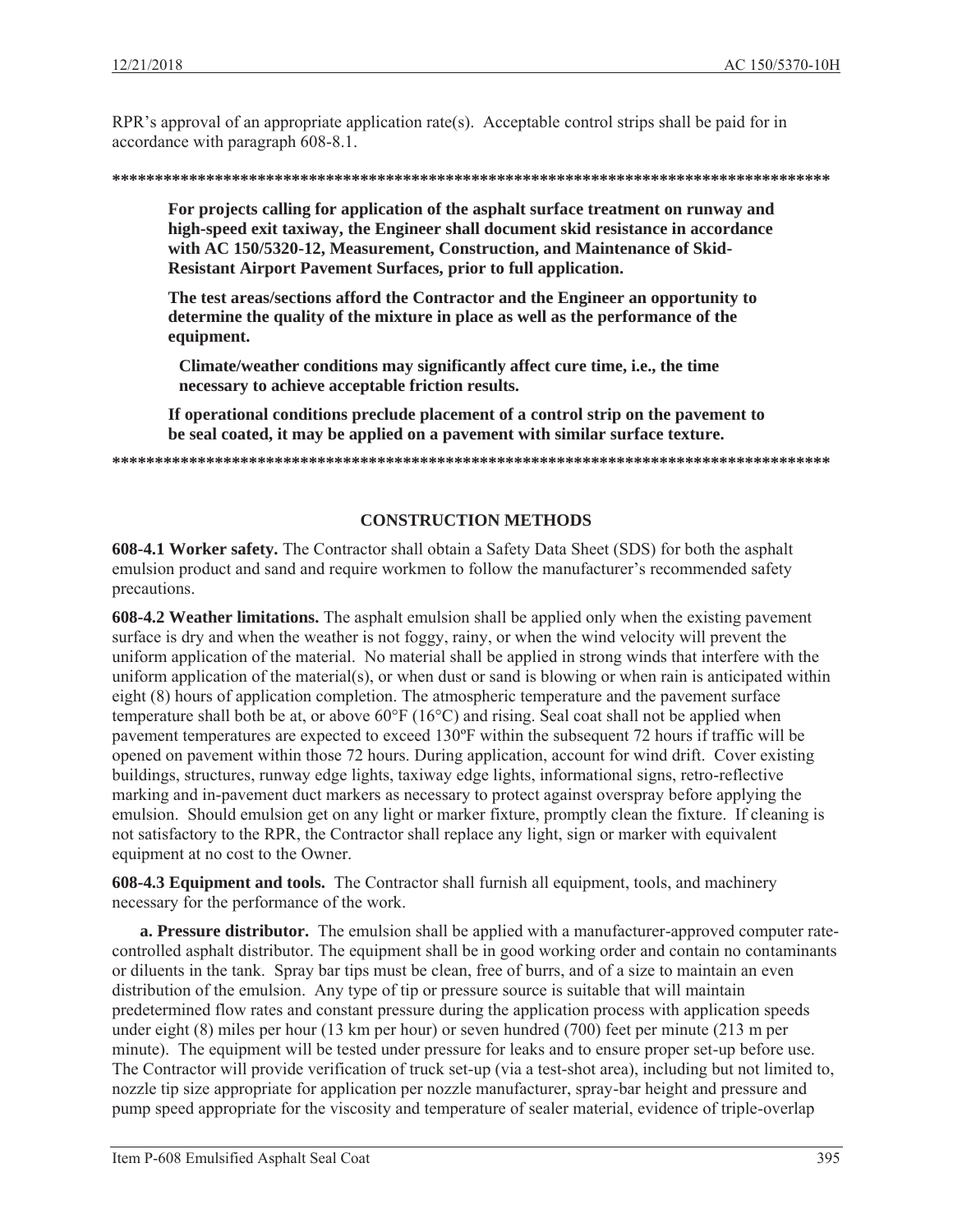spray pattern, lack of leaks, and any other factors relevant to ensure the truck is in good working order before use.

The distributor truck shall be equipped with a 12-foot (3.7-m), minimum, spray bar with individual nozzle control. The distributor truck shall be capable of specific application rates in the range of 0.05 to 0.25 gallons per square yard (0.15 to 0.80 liters per square meter). These rates shall be computercontrolled rather than mechanical. The distributor truck shall have an easily accessible thermometer that constantly monitors the temperature of the emulsion, and have an operable mechanical tank gauge that can be used to cross-check the computer accuracy.

The distributor truck shall effectively heat and mix the material to the required temperature prior to application in accordance with the manufacturer's recommendations.

The distributor shall be equipped with a hand sprayer to spray the emulsion in areas not accessible to the distributor truck.

**b. Aggregate spreader.** The asphalt distributor truck will be equipped with an aggregate spreader mounted to the distributor truck that can apply sand to the emulsion in a single pass operation without driving through wet emulsion. The aggregate spreader shall be equipped with a variable control system capable of uniformly distributing the sand at the specified rate at varying application widths and speeds. The aggregate spreader must be adjusted to produce an even and accurate application of specified aggregate. Prior to any seal coat application, the aggregate spreader will be calibrated onsite to ensure acceptable uniformity of spread. The RPR will observe the calibration and verify the results. The aggregate spreader will be re-calibrated each time the aggregate rate is changed either during the application of test strips or production. The Contractor may consult the seal coat manufacturer representative for procedure and guidance. The sander shall have a minimum hopper capacity of 3,000 pounds (1361 kg) of sand. Push-type hand sanders will be allowed for use around lights, signs and other obstructions, if necessary.

**c. Power broom/blower.** A power broom and/or blower shall be provided for removing loose material from the surface to be treated.

**d. Equipment calibration.** Asphalt distributors must be calibrated within the same construction season in accordance with ASTM D2995. The Contractor must furnish a current calibration certification for the asphalt distributor truck from any State or other agency as approved by the RPR.

**608-4.4 Preparation of asphalt pavement surfaces.** Clean pavement surface immediately prior to placing the seal coat so that it is free of dust, dirt, grease, vegetation, oil or any type of objectionable surface film. Remove oil or grease from the asphalt pavement by scrubbing with a detergent, washing thoroughly with clean water, and then treat these areas with a spot primer. Any additional surface preparation, such as crack repair, shall be in accordance with Item P-101, paragraph 101-3.6.

**[a. New asphalt pavement surfaces.** Allow new asphalt pavement surfaces to cure so that there is no concentration of oils on the surface.

Perform a water-break-free test to confirm that the surface oils have degraded and dissipated. (Cast approximately one gallon (4 liters) of clean water out over the surface. The water should sheet out and wet the surface uniformly without crawling or showing oil rings.) If signs of crawling or oil rings are apparent on the pavement surface, additional time must be allowed for additional curing and retesting of the pavement surface prior to treatment.]

**608-4.5 Emulsion mixing.** The application emulsion shall be obtained by blending asphalt material concentrate, water and polymer, if specified. Always add heated water to the asphalt material concentrate, never add asphalt material concentrate to heated water. Mix one part heated water to **[** one part  $\begin{bmatrix} \end{bmatrix}$  two parts lasphalt material concentrate, by volume.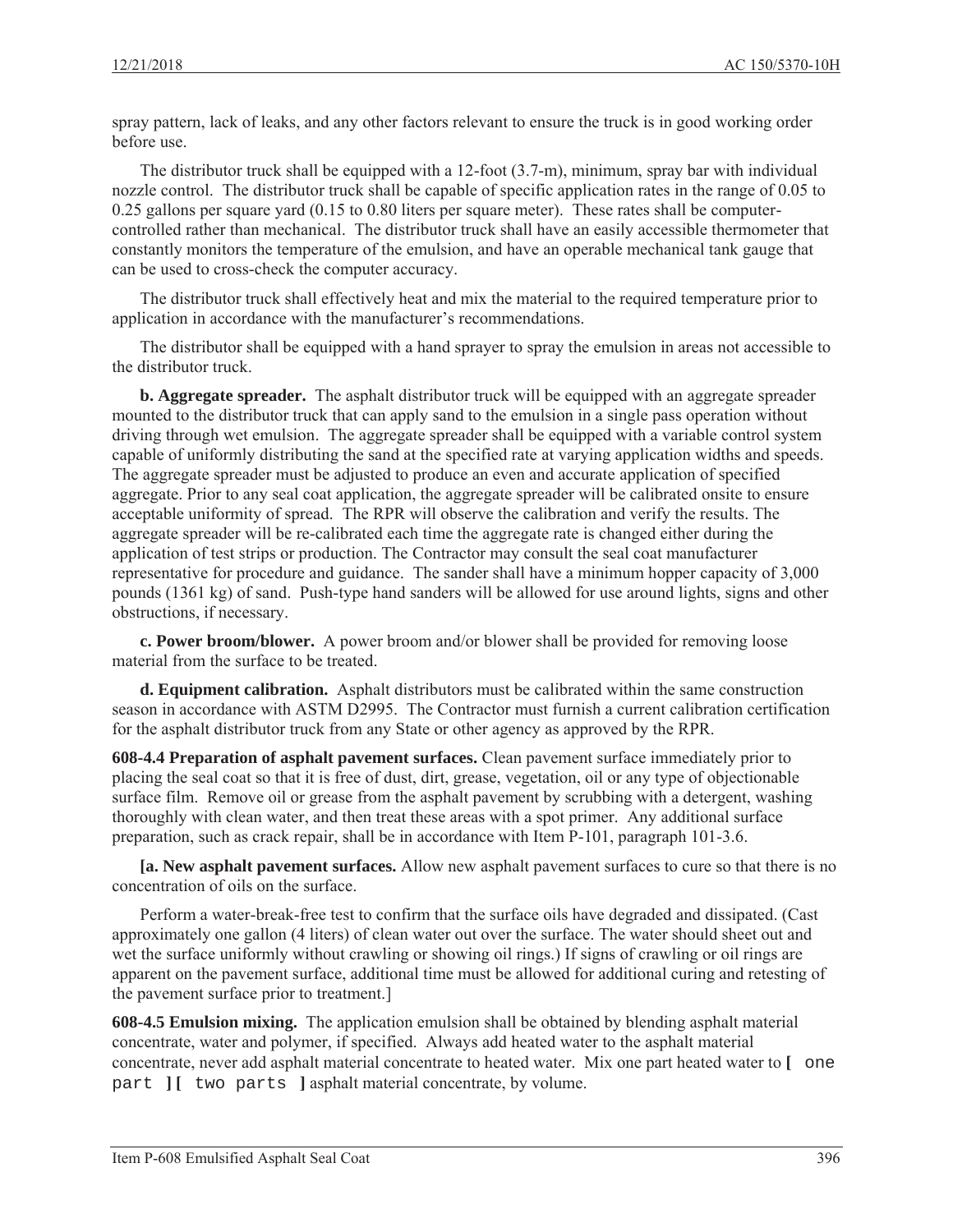Add 1% polymer, by volume, to the emulsion mix. If the polymer is added to the emulsion mix at the plant, submit weight scale tickets to the RPR. As an option, the polymer may be added to the emulsion mix at the job site provided the polymer is added slowly while the asphalt distributor truck circulating pump is running. The mix must be agitated for a minimum of 15 minutes or until the polymer is mixed to the satisfaction of the RPR

608-4.6 Application of asphalt emulsion. The asphalt emulsion shall be applied using a pressure distributor upon the properly prepared, clean and dry surface at the application rate recommended by the manufacturer's representative and approved by the RPR from the test area/sections evaluation for each designated treatment area. The asphalt emulsion should be applied at a temperature between 130°F  $(54^{\circ}$ C) and  $160^{\circ}$ F (70 $^{\circ}$ C) or in accordance with the manufacturer's recommendation.

Pavement with excessive surface grade may need to be treated in two applications to achieve the specified application rate, consult with the manufacturer and coordinate any modification to specification with local FAA.

If low spots and depressions greater than  $1/2$  inch  $(12 \text{ mm})$  in depth in the pavement surface cause ponding or puddling of the applied materials, the pavement surface shall be lightly broomed with a broom or brush type squeegee until the payement surface is free of any pools of excess material.

During all applications, the surfaces of adjacent structures shall be protected to prevent their being spattered or marred.

608-4.7 Application of aggregate material. Immediately following the application of the asphalt emulsion, friction sand at the rate recommended by the manufacturer's representative and approved by the RPR from the test area/sections evaluation for each designated application area, shall be spread uniformly over the asphalt emulsion in a single-pass operation simultaneous with the sealer application. The aggregate shall be spread to the same width of application as the asphalt material and shall not be applied in such thickness as to cause blanketing.

Sprinkling of additional aggregate material, and spraying additional asphalt material over areas that show up having insufficient cover or bitumen, shall be done by hand whenever necessary. In areas where hand work is necessitated, the sand shall be applied before the sealant begins to break.

Minimize aggregate from being broadcast and accumulating on the untreated pavement adjacent to an application pass. Prior to the next application pass, the Contractor shall clean areas of excess or loose aggregate and remove from project site.

## **OUALITY CONTROL (OC)**

608-5.1 Manufacturer's representation. The manufacturer's representative knowledgable of the material, procedures, and equipment described in the specification is responsible to assist the Contractor and RPR in determining the appropriate application rates of the emulsion and aggregate, as well as recommendations for proper preparation and start-up of seal coat application. Documentation of the manufacturer representative's experience and knowledge for applying the seal coat product shall be furnished to the RPR a minimum of 10 work days prior to placement of the control strips. The cost of the manufacturer's representative shall be included in the Contractor's bid price.

608-5.2 Contractor qualifications. The Contractor shall provide documentation to the RPR that the seal coat Contractor is qualified to apply the seal coat, including personnel, and equipment, and has made at least three  $(3)$  applications similar to this project in the past two  $(2)$  years.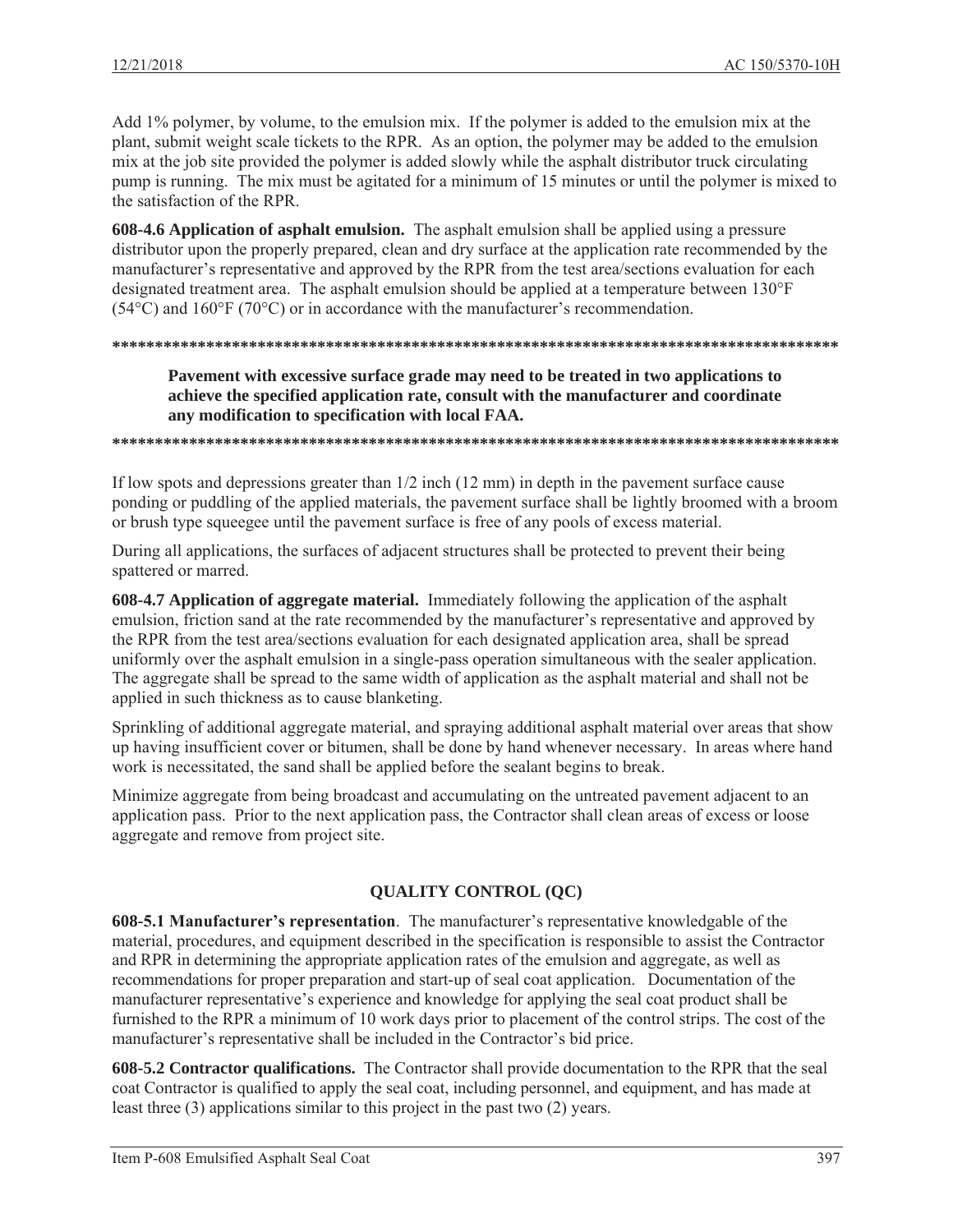## **MATERIAL ACCEPTANCE**

**608-6.1 Application rate.** The rate of application of the asphalt emulsion shall be verified at least twice per day.

**608-6.2 Friction tests.** Friction tests in accordance with AC 150/5320-12, Measurement, Construction, and Maintenance of Skid-Resistant Airport Pavement Surfaces, shall be performed on all runway and high-speed taxiways that received a seal coat. Each test includes performing friction tests at 40 mph and 60 mph (65 or 95 km/h) both wet, 15 feet (4.5 m) to each side of runway centerline with approved continuous friction measuring equipment (CFME). The Contractor shall coordinate testing with the RPR and provide the RPR a written report of friction test results. The RPR shall be present for testing.

## **METHOD OF MEASUREMENT**

**608-7.1 Asphalt surface treatment.** The quantity of asphalt surface treatment shall be measured by the square yards **[** square meters **]** of material applied in accordance with the plans and specifications and accepted by the RPR.

The Contractor must furnish the RPR with the certified weigh bills when materials are received for the asphalt material used under this contract. The Contractor must not remove material from the tank car or storage tank until initial amounts and temperature measurements have been verified.

### **BASIS OF PAYMENT**

**608-8.1** Payment shall be made at the contract unit price per square yard **[** square meter **]** for the asphalt surface treatment applied and accepted by the RPR, and the contract unit price per lump sum for runway friction testing. This price shall be full compensation for all surface preparation, furnishing all materials, delivery and application of these materials, for all labor, equipment, tools, and incidentals necessary to complete the item, **[** including the friction testing and all work required to meet AC 150/5320-12, **]** and any costs associated with furnishing a qualified manufacturer's representative to assist with control strips.

**[ 608-8.2** Payment shall be made at the contract unit price per lump sum for friction testing and all work required to meet AC 150/5320-12. **]**

Payment will be made under:

**\*\*\*\*\*\*\*\*\*\*\*\*\*\*\*\*\*\*\*\*\*\*\*\*\*\*\*\*\*\*\*\*\*\*\*\*\*\*\*\*\*\*\*\*\*\*\*\*\*\*\*\*\*\*\*\*\*\*\*\*\*\*\*\*\*\*\*\*\*\*\*\*\*\*\*\*\*\*\*\*\*\*\*\*** 

**Edit brackets for project. Add additional Pay Items as necessary for multiple treatment areas and dilution rates shown on the plans per paragraph 608-3.1.** 

**\*\*\*\*\*\*\*\*\*\*\*\*\*\*\*\*\*\*\*\*\*\*\*\*\*\*\*\*\*\*\*\*\*\*\*\*\*\*\*\*\*\*\*\*\*\*\*\*\*\*\*\*\*\*\*\*\*\*\*\*\*\*\*\*\*\*\*\*\*\*\*\*\*\*\*\*\*\*\*\*\*\*\*\*** 

Item P-608-8.1 Asphalt Surface Treatment – per square yard **[** square meter **] [** Item P-608-8.2 Runway and High Speed Exit Taxiway Friction Testing – per lump sum **]**

### **REFERENCES**

The publications listed below form a part of this specification to the extent referenced. The publications are referred to within the text by the basic designation only.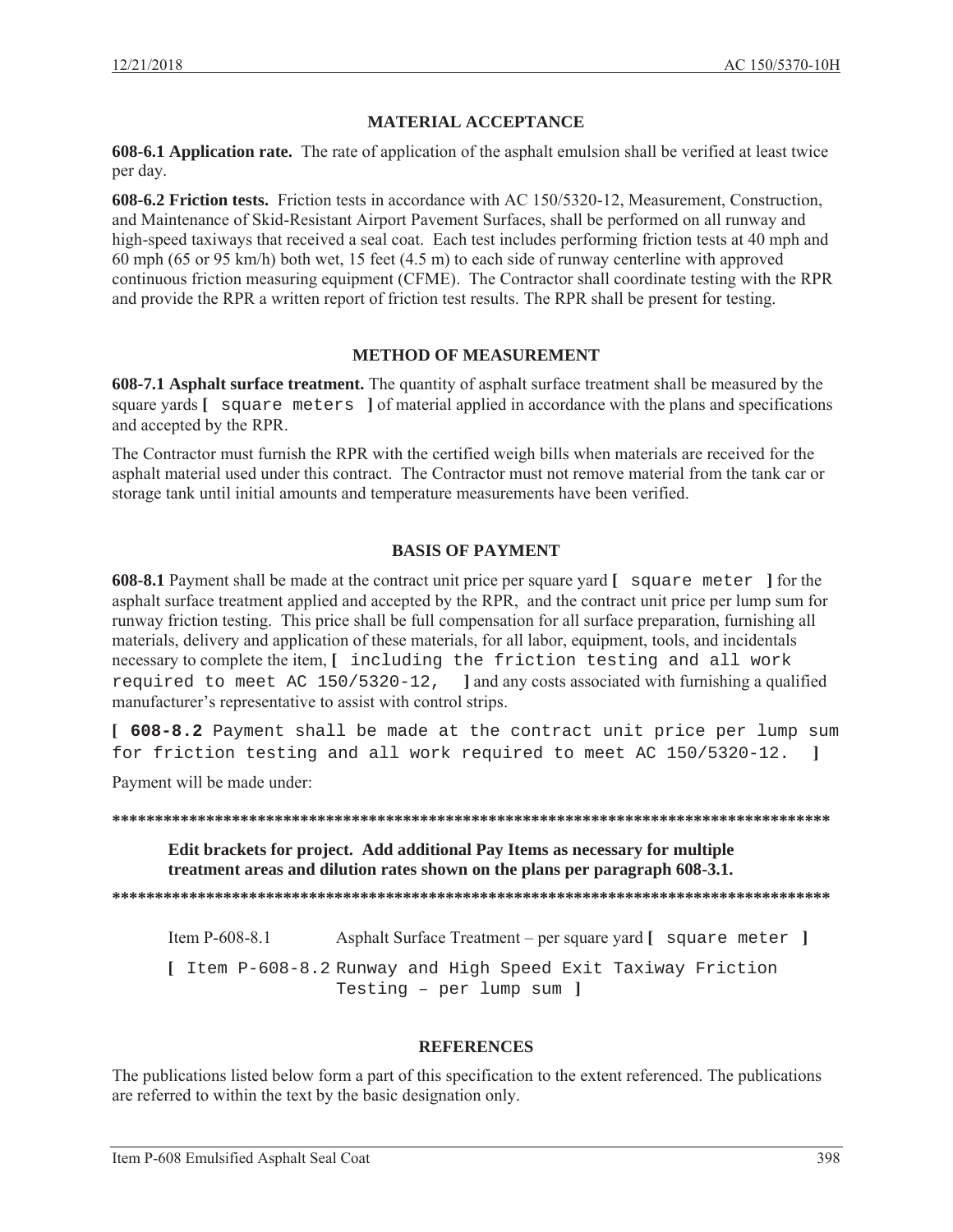ASTM International (ASTM)

| <b>ASTM C117</b>        | Standard Test Method for Materials Finer than 75-um (No. 200) Sieve in<br>Mineral Aggregates by Washing                                                                        |
|-------------------------|--------------------------------------------------------------------------------------------------------------------------------------------------------------------------------|
| ASTM C136               | Standard Test Method for Sieve Analysis of Fine and Coarse Aggregates                                                                                                          |
| ASTM C1602              | Standard Specification for Mixing Water Used in the Production of<br>Hydraulic Cement Concrete                                                                                 |
| <b>ASTMD5</b>           | Standard Test Method for Penetration of Asphalt Materials                                                                                                                      |
| <b>ASTM D244</b>        | Standard Test Methods and Practices for Emulsified Asphalts                                                                                                                    |
| ASTM D2007              | Standard Test Method for Characteristic Groups in Rubber Extender and<br>Processing Oils and Other Petroleum-Derived Oils by the Clay-Gel<br>Absorption Chromatographic Method |
| ASTM D2042              | Standard Test Method for Solubility of Asphalt Materials in<br>Trichloroethylene                                                                                               |
| ASTM D2995              | Standard Practice for Estimating Application Rate of Bituminous<br><b>Distributors</b>                                                                                         |
| ASTM D4402              | Standard Test Method for Viscosity Determination of Asphalt at<br>Elevated Temperatures Using a Rotational Viscometer                                                          |
| ASTM D5340              | Standard Test Method for Airport Pavement Condition Index Surveys                                                                                                              |
| Advisory Circulars (AC) |                                                                                                                                                                                |
| AC 150/5320-12          | Measurement, Construction, and Maintenance of Skid-Resistant Airport<br><b>Pavement Surfaces</b>                                                                               |
| AC 150/5320-17          | Airfield Pavement Surface Evaluation and Rating (PASER) Manuals                                                                                                                |
| AC 150/5380-6           | Guidelines and Procedures for Maintenance of Airport Pavements                                                                                                                 |

# **END OF ITEM P-608**